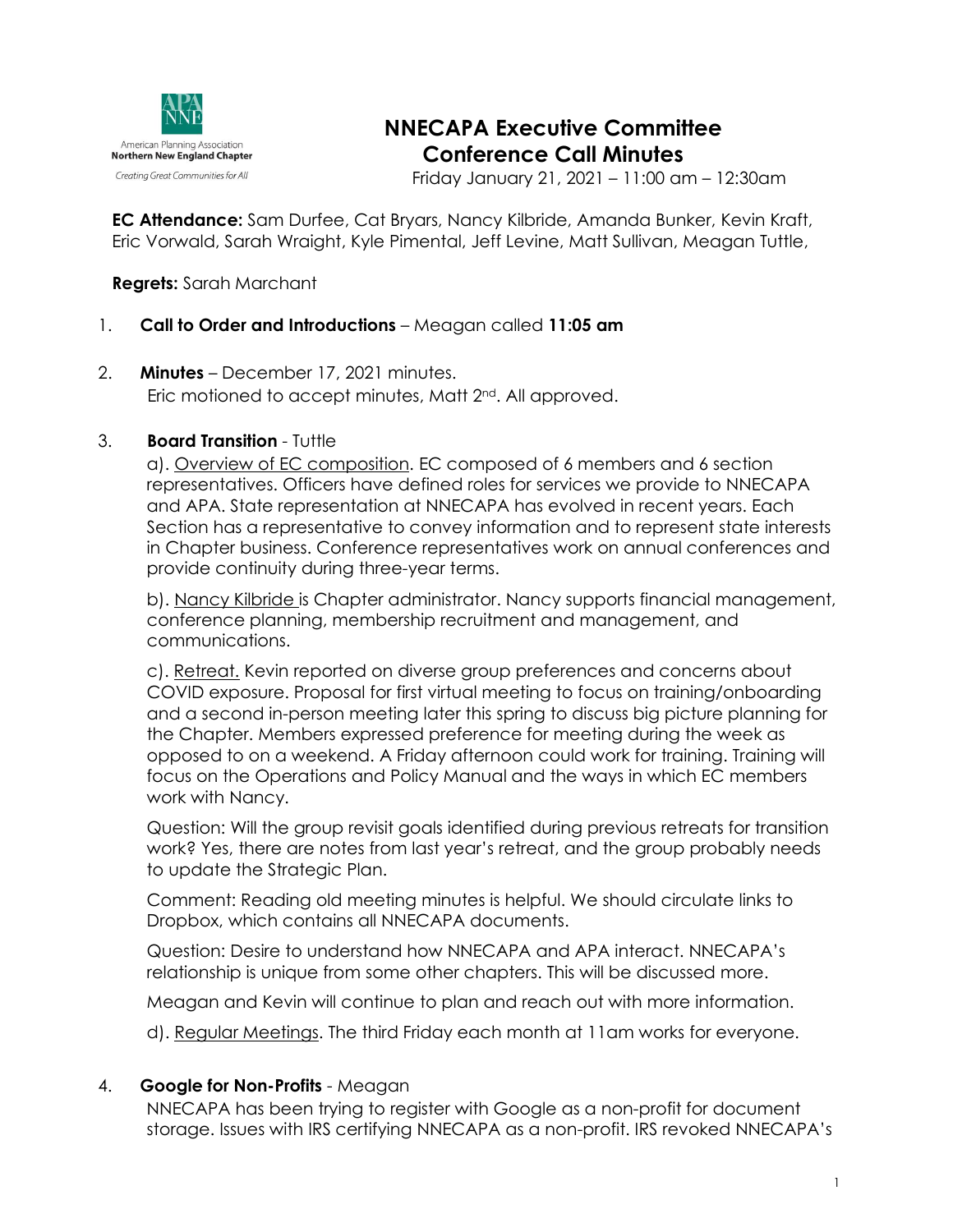non-profit status years ago when taxes were not filed properly, so re-certification has been challenging. We're getting closer, but this moves slowly.

## 5. **Membership Drive and Renewals** – Nancy

Two years ago, NNECAPA for the first time sent out membership drive mailers. Nancy identified potential members for solicitation. First year was very successful. Last year's drive was a bit late, but about 450 solicitations were mailed out. Got 35 new members. NNECAPA received its membership report from APA in December.

As of last year, NNECAPA had 670 members in all three states with an additional 25 members outside of the region. Membership is down to 422 members as of January 1, 2022 because of lag in members renewing. This is not too worrisome. Nancy has sent out email reminders to renew.

There used to be organizational memberships in NH and VT, but this option was dismantled in December 2022. To attempt to recover individuals dropped through this shift, NH and VT leadership should reach out directly now to any members that dropped off due to the end of organizational coverage.

Question: It was clarified that individuals can have a Chapter/Section membership and no APA membership.

#### 6. **Treasurer's Report / Conference Report** – Sam

Lots of expenses in December (\$36,840) to wrap up payments for the Burlington conference, Nancy's services, and constant contact. In January, we have received our APA rebate, the independent NNECAPA memberships payments, and confirmed a sustaining sponsor (which is a renewal from last year).

The language about APA "rebate" refers to the reimbursement we get quarterly from APA for our members' dues. APA collects our dues for members who belong to both APA and NNECAPA, and then APA pays us the Chapter share. Every section gets a base payment of \$3,500 then another \$1,500 split up based on percentage of memberships in each section.

Nancy needs help securing additional sustaining sponsors. If each section could identify 2-3 likely sustaining sponsors that would help Nancy. If each section EC could do this and report back would be great. Bring to next NNECAPA meeting.

There is a \$3 monthly fee for paper statements. Ben tried to get out of this before. Sam will chase this issue down to eliminate the fee if possible.

Kevin motioned first, Jeff second to accept treasurers report. All approved.

#### 7. **Yankee Planner/PIO Update** – Jeff

Yankee Planner is out for January 2022. Jeff has tried a full digital format through Constant Contact, but found that producing a PDF is the simplest format and readers like it. Goal is to publish 4 YPs per year, but it has been 2 per year. Simpler format may help to produce more frequently.

Alternative path to AICP certification will be discussed in next edition of YP.

MAPS has a regular newsletter that could get wrapped into YP.

YP gets sent to about 650 ppl (members plus a few more).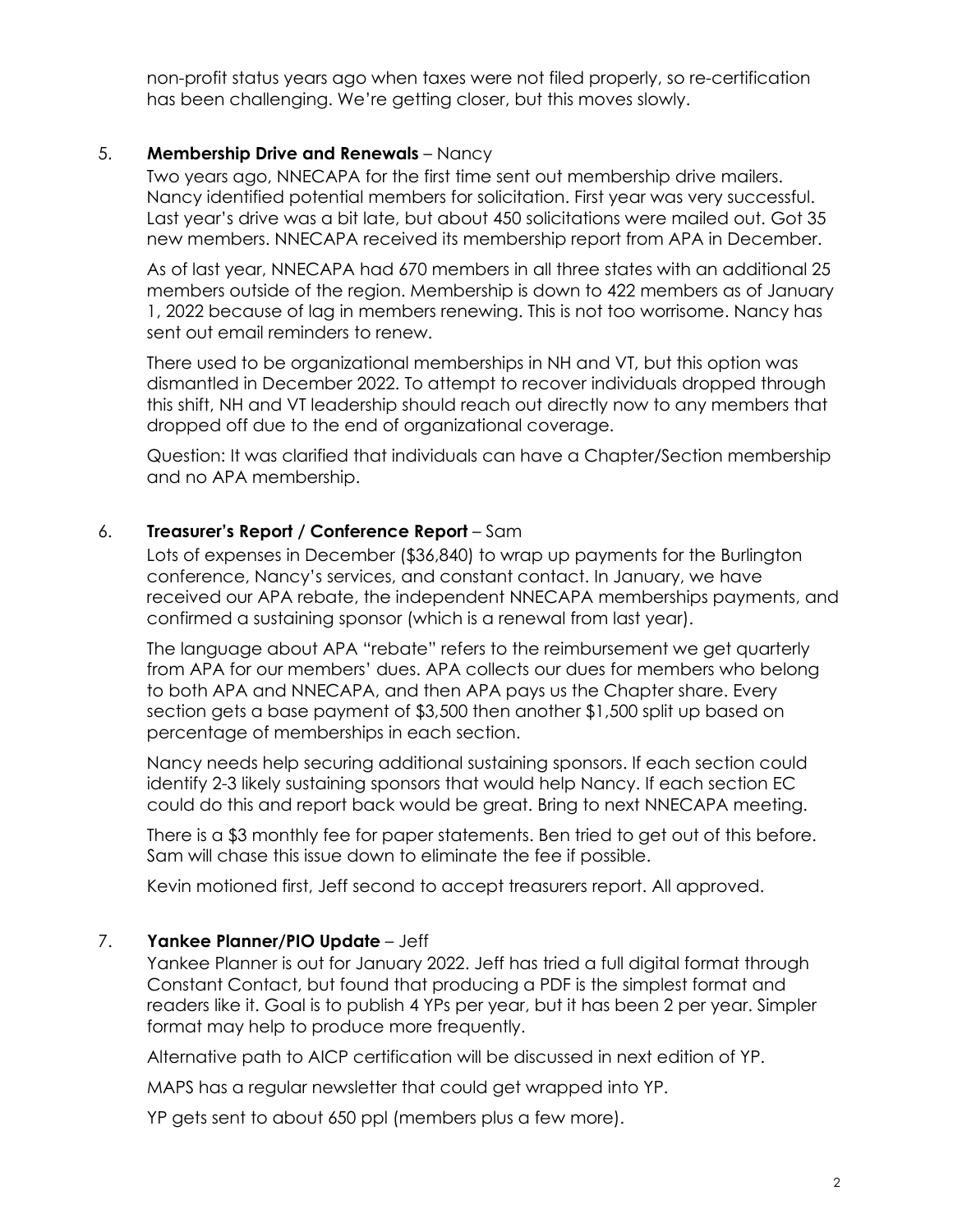It appears Constant Contact doesn't hit everyone on the list. Some email servers automatically reject Constant Contact/MailChimp. Recommendation for those having issues to work with their IT support to add email address to their "whitelist". Jeff will confirm what the email address is.

Complaints to Nancy about using the NNECAPA listserv too frequently. Group could consider a communications plan that would outline when communications are sent out to avoid overcrowding the server. Can discuss communications issues in February.

Jeff is contacting APA for website edits. Trying to delete a page for VT. APA doesn't get site use analytics. If anyone has questions about the website or YP, get in touch with Jeff.

## 8. **2022 NNECAPA Conference** – Oct. 17-19, 2022 – Amanda Bunker Amanda reported that the conference group is making good progress. Call for sessions has just gone out. Theme identified as *Serendipitous Partnerships; Unique Results*. Now working on keynote speaker(s). Way ahead of last year in terms of call

# 9. **Officer and Officer Committee Updates**

for sessions. Already have one submission.

- a. PIO and Communications Committee Jeff. None.
- b. PDO and Prof Dev Committee Sarah absent so Nancy presented. Webinar series will be 3 virtual webinars. Registration is out for webinar happening next week on Jan 27 from 1-2:30pm: Maine's Climate Action Plan. Second workshop will be on Mobility Manager Networks on February 23rd from 12-1:30pm. Third workshop will be on Ending Zoning's Racist Legacy on March 31 from 12:30-2pm.
- c. Treasurer and states Sam. None.
- d. VP and states Kevin will be taking over awards. Will coordinate with Conference Committee and reach out to Section award reps to learn more.
- e. President and states Meagan is looking into her training for Chapter President role. Looking for information on additional trainings and required Chapter activities. APA is vetting sessions for the national conference planned for May, which will be largely in-person in San Diego. Registration is not yet open.
- f. Section Reps ME, NH & VT
	- i. NH. Matt Sullivan: In NH we've proposed our new slate of officers, though not formally approved it. We're working with Nancy on the 2023 Wentworth by The Sea Conference and providing support to the 2022 conference. Kyle: NH is planning a spring conference. In addition, June 2<sup>nd</sup> will have a walking tour in Franklin, Mill City Park area.
	- ii. VT. Eric: First meeting with new slate of officers happened in January. Interest in cleaning up section website. Currently soliciting VT planning award nominations. Sarah: VT professional development webinars in the works, but not a spring conference.
	- iii. ME. Amanda: Maine will not have local conference this year.
- g. Leg Liaisons ME, NH & VT Sometimes at this point we discuss policy and legislation topics of general interest to the region.